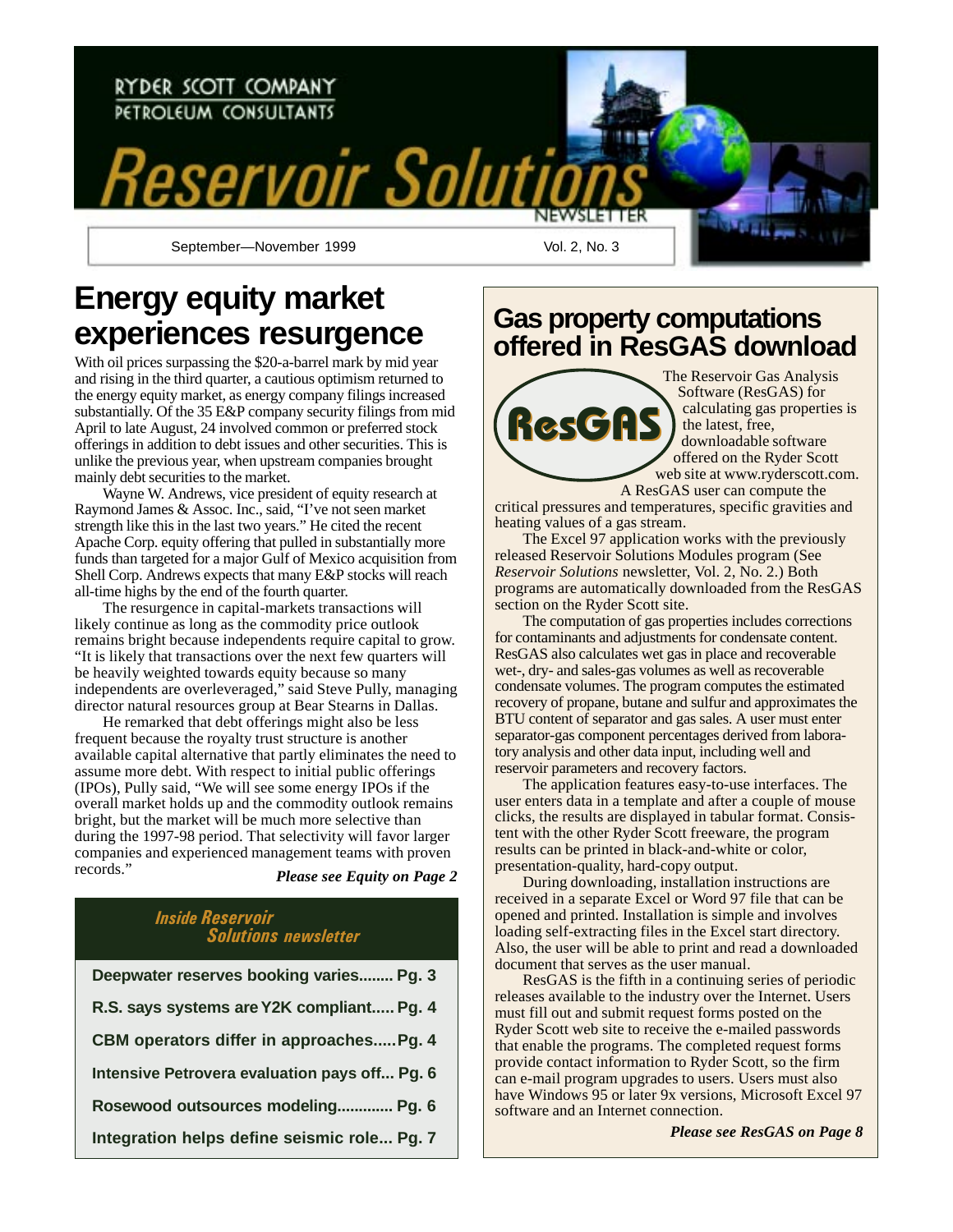### **Reputable consulting firms**

A lead investment bank underwriting an initial public offering (IPO) usually takes the initiative in putting together a team consisting of other underwriters and accounting, law, engineering and public relations firms. Typically, the lead underwriter recommends one or more independent petroleum consulting firms to certify the reserves in the property portfolio. The principal asset of these planned IPOs is oil and gas reserves, which are often the main determinant of value in the public market.

"The engineering report typically sets the floor price of the enterprise," said Andrews. "The value of future operations and projects set forth in the prospectus is the upside in the investment. Based on the floor price of engineered reserves plus a risked assessment of upside potential, investors will determine the right price to pay for the offered security."

Experience, resources and reputation are three critical qualifications for independent petroleum engineering firms, said Pully.

**Publisher's Statement**

*Reservoir Solutions* newsletter is published quarterly by Ryder Scott Company LP Petroleum Consultants. Established in 1937, the reservoir evaluation consulting firm performs more than 1,000 studies a year. Ryder Scott has issued reports on more than 200,000 wells or producing entities in North America. The firm has also evaluated hundreds of international oil and gas properties involving thousands of wells. Ryder Scott multidisciplinary studies incorporate geophysics, petrophysics, geology, petroleum engineering, reservoir simulation and economics. With 115 employees, including 64 engineers and geoscientists Ryder Scott has the capability to complete the largest, most complex reservoirevaluation projects in a timely manner.

#### **Board of Directors**

| Raymond V. Cruce<br>Chairman and CEO         | Sr. Vice P                                                     |  |  |
|----------------------------------------------|----------------------------------------------------------------|--|--|
| Ronald Harrell<br>President                  | Ralph H.<br>Joe P. Allo<br>John R. W<br>John E. H<br>Kent A. V |  |  |
| Don P. Roesle<br>Exec. V. President          |                                                                |  |  |
| Harry J. Gaston<br><b>President Emeritus</b> |                                                                |  |  |

residents: Fellows  $\mathbf{e}$ Jarner odgin Villiamson

Reservoir Solutions Editor: Mike Wysatta Business Development Manager

Ryder Scott Company LP 1100 Louisiana, Suite 3800 Houston, Texas 77002-5218 Phone: 713-651-9191; Fax: 713-651-0849 Denver, Colorado; Phone: 303-623-9147 Calgary, AB, Canada; Phone: 403-262-2799 E-mail: info@ryderscott.com Web site: www.ryderscott.com

"Investors want the engineering firm to have experience evaluating the issuer's reserves or experience in similar geology," he said. "Also, because IPOs often move very quickly, the engineering firm must have broad resources to appropriately staff the projects."

The importance of the reputation of the firm cannot be overstated. "Underwriters look for engineers with wellknown, well-respected names that savvy energy investors will recognize and relate with quality work and conservative projections," said Andrews. "Investors have to be able to count on the fact that the engineered reserves are real and will be produced."

The core group of investors necessary to get a deal done is quite savvy when it comes to recognizing major consulting firms. "If the name of the firm is not easily recognizable or the firm does not have a conservative reputation, many investors will proceed more cautiously," said Pully. "The reserve report is also critical, especially for offerings that are completed close to the report date."

### **IPOs using Ryder Scott**

When selecting an outside consulting firm to assist in the preparation and filing of a company's reserves report for an initial public offering (IPO), primary considerations usually go to a firm with significant experience in public offerings

and ongoing public company representation. Ryder Scott's experience assisting with IPOs is extensive.

The firm has certified petroleum reserves and performed economic analyses in connection with public offerings by U.S. companies ranging in size from \$6.5 billion in market capitalization to smaller independents. Also, Ryder Scott is currently certifying reserves for two multi-billion-dollar national oil companies in Asia that are privatizing.

Ryder Scott has certified reserves for initial public offerings from Union Pacific Resources Corp., Pennzenergy (Pennzoil), Seven Seas Petroleum Inc., Carrizo Oil & Gas Inc., Edge Petroleum Corp., Newfield Exploration Co., Petsec Energy Inc., Soco International plc, 3DX Technologies Inc., Louis Dreyfus Natural Gas Corp., Eastern American Natural Gas Trust, General Atlantic Energy Corp., OEDC E&P LP, Kelley Oil Corp., Brooklyn Union Exploration Co., Houston Exploration Co., Spinnaker Exploration Co. and Eastern States Oil & Gas Inc. These companies are listed on the New York Stock Exchange, Nasdaq, Amex, London Stock Exchange, Toronto Stock Exchange and other exchanges. The total aggregate market capitalization for these companies is in the tens of billions of dollars.



**The West Texas Intermediate Crude (WTI) prices are the posted prices of Exxon Co. USA published in the** *Crude Oil Price Bulletin Summary***. Composite spot gas prices are the wellhead prices published in the** *Natural Gas Week* **newsletter. Brent oil prices are the published, posted prices available to the general public from commodity quotation services over the Internet.**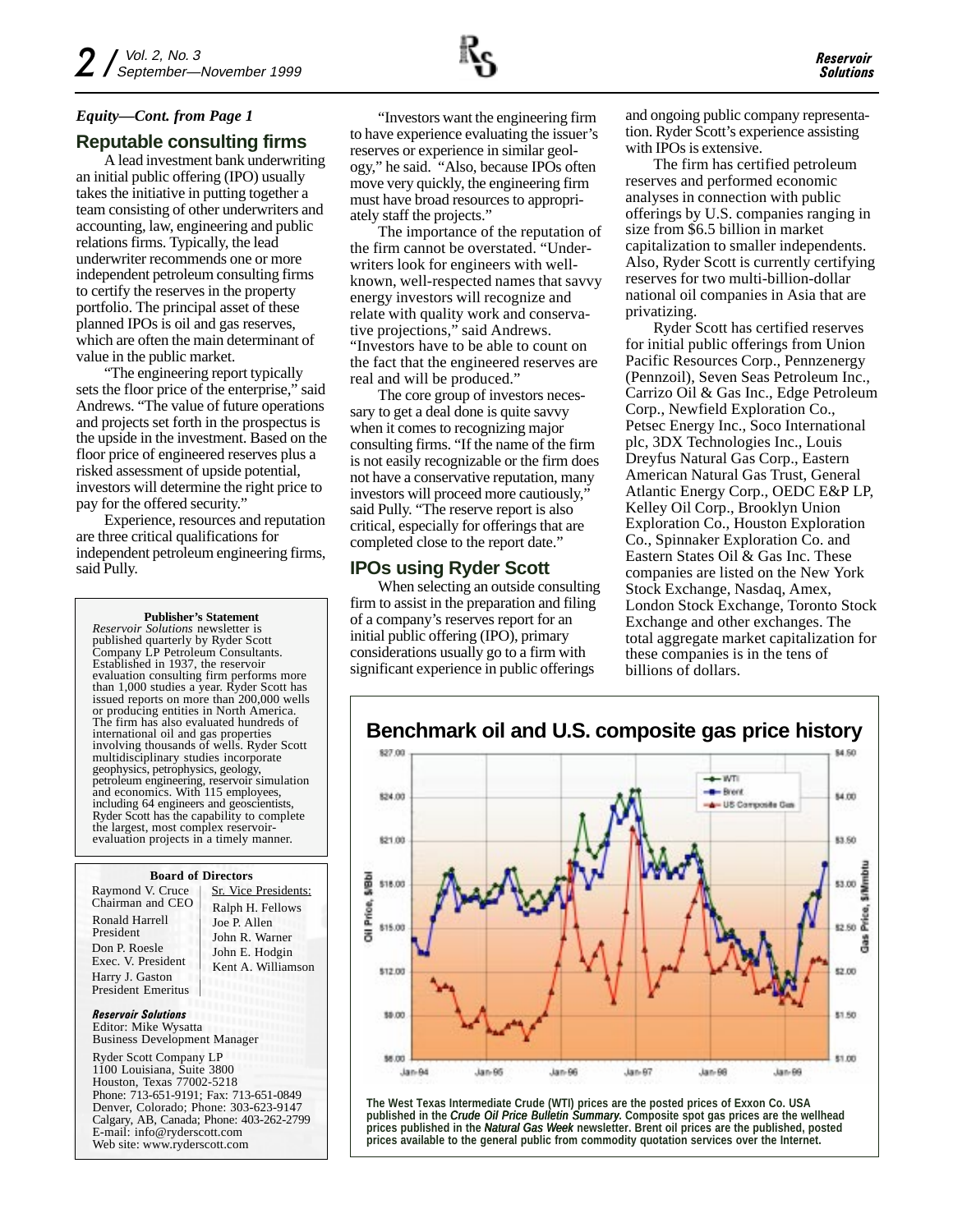

# **Ryder Scott survey indicates highly varying booking practices used for Gulf of Mexico deepwater reserves**

Ryder Scott conducted the Deepwater Reserves Booking Practices Survey in May 1999 to learn more about the industry's standard operating practices for the initial internal booking and external reporting of Gulf of Mexico (GOM) deepwater petroleum reserves. Many operators and interest holders had expressed questions concerning the industry "norm" for initially booking proved reserves in GOM deepwater fields.

Ryder Scott mailed two-page questionnaires to all 24 operating companies in the deepwater GOM. Fifteen out of 24 mailed questionnaires were completed and returned resulting in a response rate of greater than 62 percent. In mail surveys, response rates are often low and 3 to 12 percent is typically constitutes a high rate of return. In comparison, the response rate



to the booking practices survey was exceedingly high.

**47%** statistical significance of the survey are However, any opinions on the debatable, because experts generally disagree on what constitutes a low response rate. Some experts define "low" as less than 70 percent. Furthermore, because the survey universe is so small, a much higher return rate than 3 to 12 percent is required to generalize about the group as a whole.

The survey results support the hypothesis that in some cases, actual booking practices differ significantly because they run the gamut from strict to liberal interpretations of U.S. reporting guidelines. For instance, more than 73 percent of the respondents indicated that they do not require conclusive flow tests before booking reserves. However, almost three out of four (73 percent) responded that they thought that flow testing discovery wells to determine potential production rates for platform-facility design was a sound engineering and geological practice.

Also looser interpretations were indicated in the survey for reserves determinations under economic limits and petroleum-price parameters. While about 47 percent used constant, yearend pricing, 27 percent used flat yearly averages and the same percent used escalated pricing.

Reflecting more conservative interpretations, more than 71 percent of respondents indicated that they do require some level of approved capital commitments for field development before booking the reserves as proved. One-third of the respondents required internal approval of all field-development costs before booking.

Also, about 87 percent of the respondents did not reduce operatingcost projections for future years (and therefore increase estimates of commercially recoverable reserves) to account for the effects of possible future improvements in technological developments or for learning-curve improvements (repeat efficiency).

Respondents indicated that besides flow testing, they used the following tools, in addition to others, to assess recovery factors: analog fields (10 replies), reservoir simulation (seven replies), whole cores (three replies) and geological modeling (two replies). The following methods for calculating recovery factors were mentioned once from the 15 respondents: material balance, assuming abandonment pressures (gas), log data, risk analysis and other correlations.

In summation, most GOM deepwater operators indicated that they loosely interpret U.S. regulatoryreporting guidelines for conclusive flow testing before booking reserves as proved. Also, almost half loosely interpreted the guidelines requiring the use of year-end petroleum pricing as they opted for other pricing methods.

## **Millennium bug no threat to report generation at Ryder Scott**



After analyzing the computer systems used to generate client reports, Ryder

Scott concluded that Y2K issues are not a direct threat.

"In safeguarding the interests of our clients, we have investigated the ways in which we interact and exchange information," said Ron Harrell, president.

"The major product that Ryder Scott provides to the client is in the form of written reports. It is imperative from our perspective that we deliver this product on time and

correct. We have found that the normal business operations of Ryder Scott and those operations of our clients impacted by Ryder Scott will not be impaired because of potential failures related to Year 2000 problems."

Most software that Ryder Scott develops and maintains in-house has been created within the last three to five years to be Y2K compliant. In addition, the firm has migrated from a mainframe environment to a PCnetwork environment in which all system hardware and software are less than two-years old and Y2K compliant. Ryder Scott is verifying the Y2K

compliance of vendor software used by the firm. However, the main software used to produce reports is developed and maintained in-house, so third-party applications do not affect those core operations and would not impact the firm's ability to deliver reports.

For further information regarding Ryder Scott Year 2000 compliance efforts and how they will help to ensure uninterrupted delivery of services to clients, please contact Mr. Harrell at 713-651-9191, ext. 200, or at his e-mail, ron\_harrell@ryderscott.com.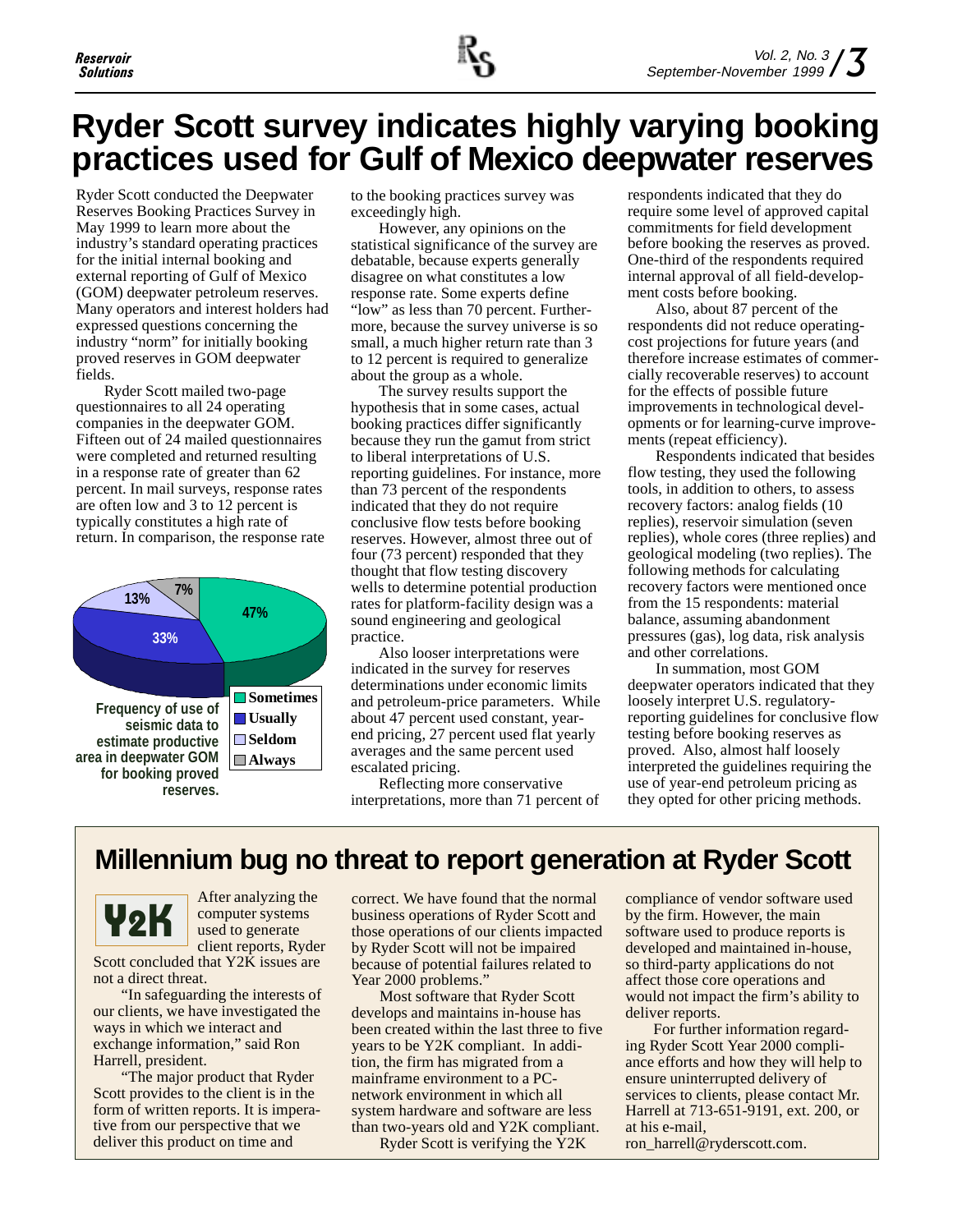hile the rest of the world is beginning to realize the promise of large coalbed methane deposits, E&P companies in the U.S. have taken advantage of economic incentives and new extraction W technology for years. Now U.S. CBM production is peaking.

Ryder Scott has performed reservoir studies in all major producing basins in the U.S. as well as elsewhere internationally. The following Ryder Scott clients have taken different approaches to exploiting CBM reserves, but each has been successful.

**This CAT scan of gas penetration in a coal core was reviewed by Ryder Scott for client Vastar Resources, Inc., which has improved flow rates from the San Juan Basin through a research program.**

### **Offshore operator, onshore gem**

Vastar Resources, Inc. is recognized as a savvy independent offshore operator with a string of profitable finds in the Gulf of Mexico. So what is the company's single largest producing field?

Surprisingly, it's not in the gulf. The Ignacio Blanco Fruitland Coal (IBF) field in the San Juan Basin of New Mexico is the most prolific field in Vastar's portfolio, accounting for nearly one-fifth of Vastar's total production. On a barrel-of-oil-equivalent basis, the field's 250 MMcf of CBM gas per day is more than twice the size of the runnerup South Pass 60 offshore field.

Vastar has stemmed declines in production through continually modifying wellbores and surface facilities, including expanding compression capacities, debottlenecking surface facilities and looping pipelines, refracturing and recompleting wells and drilling infill wells. Vu Dinh, Vastar engineer, said his company also has enjoyed improved performance from open-hole sidetracking.

"We have stepped up CBM activities because of the lower cost drilling operations and low dry-hole risk," he said. Maximizing tax credits for gas production before the 2003 expiration is also a strategy to improve profitability.

Ryder Scott performs an independent audit of the IBF reserves work of Dinh and others within the company. "Ryder Scott's value to our company is in providing outside expertise and different perspectives," he said.

### **River Gas: Exclusive CBM producer**

Northport, Alabama-based River Gas Corp. began as a small, independent CBM producer in the Black Warrior Basin in 1987. Its primary focus was the development of acreage position and capturing methane gas within the Pottsville coal seams. Four years and 535 wells later, the company realized its objectives, but not without some expenses.

"The early stages of dewatering required large up-front capital expenditures and significant negative cash flows. But, by the end of March 1999, 193 BCF of gas has been produced and the project still remains very profitable," said John Hollingshead, engineering manager. "Good preliminary planning, attention to detail and cost-conscious operations have contributed to the project's success."

Using the experience gained at Black Warrior, River Gas began developing the Drunkard's Wash CBM unit in the Uinta Basin in Utah eight years ago. The company became interested in the unit after reviewing data from core holes drilled decades ago by mining companies. This area in the Uinta Basin is one of the best CBM plays outside the San Juan Basin, as some wells in the Cretaceous coals are producing almost 4 MMcf/D of gas.

By 1999, River Gas had drilled approximately 180 wells in Drunkard's Wash with a cumulative production of more than 90 BCF of gas. "Again, we experienced huge capital expenditures and early negative cash flows in the beginning stages of development," said Hollingshead. "However, the current and future outlook for this field is very positive."

In 1998 when falling natural gas prices at least showed more strength relative to plunging oil prices, many domestic upstream independents turned their attention to gas and the potential of CBM. But River Gas, which was built on CBM development, is there for the long haul, regardless of the wild swings in the commodity markets. "While gas prices are important, we remain a 100-percent CBM operator because we feel that we excel in this niche market," said



**This River Gas Corp. CBM well site is characterized by a smaller location and minimal surface facilities, which has limited the footprint. In 1995, the Utah Division of Oil, Gas & Mining named River Gas the recipient of the Earth Day award.**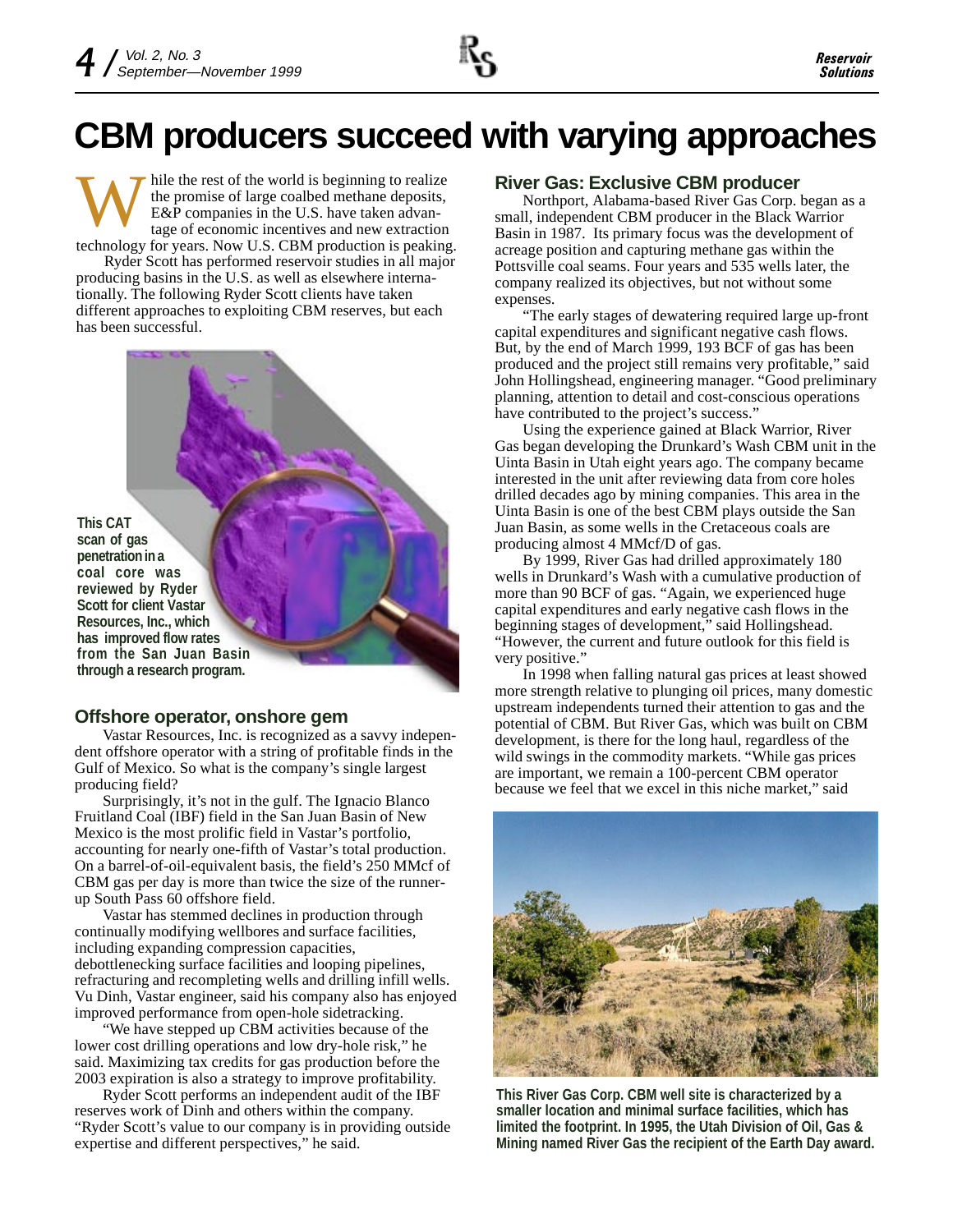Hollingshead. River Gas is currently searching for CBM prospects to further grow the company.

For River Gas, the reserve base is the core of a company's future growth and value. "While CBM finding costs may be very high in early development stages, we have seen these costs drop significantly as more wells are added to the infrastructure. Additionally, with early identification of the coal properties through coring and pilot wells, the drilling risks are minimized and the size of the reserve base can be estimated," said Hollingshead. "Ryder Scott has helped us maximize our reserve base."

Joe Blankenship, a coordinator of CBM reserves evaluation at Ryder Scott, performs a full-scale evaluation of the River Gas properties and Ryder Scott issues an independent reserves report that is presented to lenders for asset-based financing. Blankenship uses CBM evaluation experience and Gas Research Institute (GRI) research to carefully establish parameters, such as density cutoffs for estimating pay, which leads to more accurate property appraisals.

"His extensive work in the San Juan Basin and his understanding of GRI's latest CBM gas-in-place techniques have been instrumental in putting together an accurate picture of the Drunkard's Wash reserves," said Hollingshead.

### **No deliberate focus on CBM**

EnerVest San Juan Operating LLC has always concentrated on natural gas, which accounts for 95 percent of production. Although, the company has conducted CBM operations for years in the San Juan Basin, EnerVest is now increasing activity in conventional gas projects, especially in the Rocky Mountain area. However, the company expects to undertake future CBM projects in the Green River and Powder River basins of Wyoming, said Jack Vaughn, division manager.

"We have declined to participate in CBM projects with a rate of return below our threshold," he said. "Still, because of our successful experience and knowledge of CBM operations, we believe we are well positioned to properly evaluate and consider CBM projects, but there is no deliberate focus there."

Vaughn has found that shallow CBM operations generally have low total drilling and completion costs and simpler, less costly production facilities. Smaller spacing allows amortization of gathering-system and compression-facility costs over a large number of wells. The finding and development costs on an Mcf basis can certainly be attractive, he said, adding that CBM production generally provides longlived reserves that create a stable asset base.

Most coalbeds are naturally water saturated. Water production reduces hydraulic pressure on the coal and stimulates production. "In certain areas like the Powder River Basin, the water quality is good enough to allow surface disposal, which significantly reduces costs," Vaughn remarked. "However, EnerVest is concerned that surface disposal will be more difficult in the future because of increasing environmental constraints."

Since 1991, EnerVest has regularly used the latest CBM production techniques in the San Juan Basin. Open-hole cavitation has improved

communication with the cleat system and, therefore, recovery. Air drilling has lowered drilling costs and facilitated the cavitation process. Also, EnerVest has devoted a considerable effort to improve reservoir characterization to better understand reservoir performance and evaluate infill-drilling, well-remediation and gathering-system/ compression plans.

Ryder Scott has performed economic and reserves evaluations on EnerVest CBM projects for annual reserves reporting and for special projects, such as infill drilling and reservoir characterization.

"EnerVest has benefited from the accurate Ryder Scott appraisals of our CBM projects. We give very strong consideration to the opinions of Ryder Scott in our planning and decision process," said Vaughn. "In addition, the well-earned reputation of Ryder Scott serves us very well with our partners and the financial community."

### **Ryder Scott: A leader in CBM evaluation**



Ryder Scott is considered by many to be a leading evaluation firm for estimating the reserves of CBM reservoirs. Ryder Scott has evaluated more than 50 CBM fields

**Blankenship**

over the past 10 years, including extensive studies of fields and reservoirs in the San Juan, Black Warrior and Raton basins in the United States.

The San Juan and Black Warrior basins collectively account for about 94 percent of U.S. CBM production. Ryder Scott has extensive experience in the San Juan Basin, the largest developed CBM area in the world. The firm has also evaluated CBM reservoirs in Australia, France, Poland, China and Alaska.

Ryder Scott has found that, because of complex production behavior of CBM fields, the best way to predict performance is to use a three-pronged approach. It comprises volumetric and performance analyses and field analogy to account for all production mechanisms.

Ryder Scott can also use numerical reservoir simulation, when justified. Because of the erratic nature of coal-seam wells, the firm is careful not to rely on decline-trend techniques alone.

During the last decade, Joe Blankenship, a CBM reserves evaluation coordinator at Ryder Scott, has taken advantage of technological advances. Generally, the industry has underestimated reserves in CBM fields, because the gas content and pay counts used for volumetric calculations were too low, he said.

From analyzing historical data, evaluators have learned that desorption data often indicates coal is undersaturated only because of inaccurately low calculations of lost gas. Historical data has also shown the industry that coal beds produce gas, in some cases, even when the ash content and density are greater than previously thought.

"Ryder Scott uses this knowledge base to more accurately evaluate and fully value CBM fields today," said Blankenship.

For further information, contact Mr. Blankenship at 713-651-9191, ext. 282, or at his e-mail, joe\_blankenship@ryderscott.com.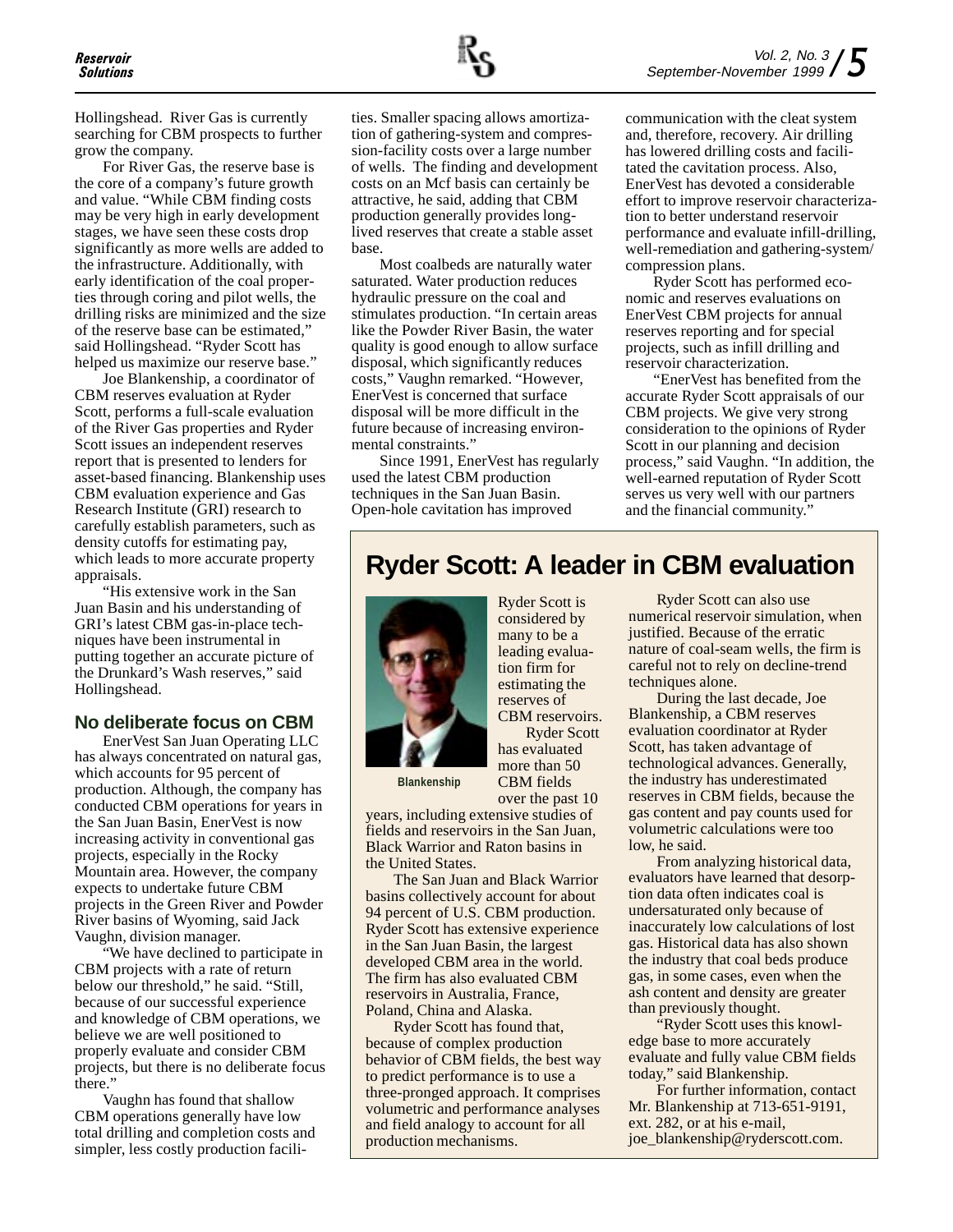

# **Intensive evaluation puts Petrovera heavy-oil partnership on fast track to development**

Ryder Scott's quick turnaround in thoroughly evaluating the combined heavy-oil interests of PanCanadian Petroleum Ltd. and Gulf Canada Resources Ltd. this year put the Petrovera Resources partnership on a fast track, enabling it to immediately maximize value.

"We needed to get on with focusing our attention to drilling and recompleting wells and adding value," said John Zahary, president of Petrovera. "We didn't want to use our own staff to quibble over the fine details of value sharing when our staff could be creating much greater value by optimizing and increasing production."

The new joint venture, formed June 17, produces about 34,000 BOE/D and has 1.4 million acres of undeveloped land, making it one of Canada's largest heavy-oil companies. By merging their



**The Coleville field on the western Saskatchewan plains was evaluated by Ryder Scott for Petrovera Resources.**

interests, Gulf and PanCanadian will cut costs and optimize the combined portfolio of properties for increased development. But before the companies concentrated on taking advantage of the economies of scale, they had to mutually agree on an independent reservoir evaluation firm to assess the values and establish the respective

interests of each stakeholder.

"Ryder Scott Canada was a good choice because the firm had evaluated the Gulf properties and the interests of some PanCanadian partners as well as analogous fields in the area," said Zahary. "The firm is also recognized as a leader for evaluating heavy-oil properties."

After finishing a preliminary audit, the Ryder Scott team headed by engineer Doug Meiklejohn fully evaluated eight properties of PanCanadian in two weeks early this year. After Gulf and PanCanadian reviewed this work and Ryder Scott's prior work for Gulf, they decided to merge those assets and agree to an ownership split. Then Ryder Scott conducted a full multidisciplinary study of all 56 properties during a six- to

*Please see Petrovera on Page 8*

# **Rosewood outsources reservoir modeling services**

Rosewood Resources Inc., an oil and gas exploration-and-development company headquartered in Dallas, recently commissioned Ryder Scott to develop a reservoir-simulation model of the Casma-Anaco field in eastern Venezuela.

"Even though Ryder Scott is known more for reserves estimation rather than for numerical modeling services, the modeling group is very active on simulation projects for several clients in various oil and gas producing areas," said Dean Rietz, manager of the simulation group.

Smaller independents, which usually do not maintain a reservoir-modeling staff, often outsource technical expertise. "The Ryder Scott simulation capability complemented our existing staff since Rosewood lacks such a capability," said Mark Malinowsky, reservoir engineer at Rosewood. "By fulfilling the simulation portion of the technical scope of work, Ryder Scott provided our study team with the necessary flexibility to focus on other critical study objectives."

Rosewood's internal staff prepared much of the model input including the geological interpretation, fluid properties, relative permeability and historical wellperformance information. "Rosewood's experience and knowledge of the Casma-Anaco field, along with their datapreparation efforts, allowed us to expedite the modeling process thereby keeping the outsourcing expense to a minimum," said Rietz.

This project was characterized by efficient use of electronic file transmissions, which saved time, increased efficiency and reduced costs, including travel expenses. Throughout the entire project implementation, Ryder Scott and Rosewood only met once for a progress report in Houston. All other interactions and data transfers were accomplished through e-mail, telephone and parcel service.

"The e-mail transfers of information involving modeling results were quite timely and efficient. Graphical and tabular output could often be studied at our offices in Dallas within minutes of completing computer runs at Ryder Scott's office in Houston," said Malinowsky.

The Casma-Anaco field, discovered in 1972, is located in a mature producing area. Consequently, high updip gas saturations have naturally occurred in some of the oil reservoirs, said Malinowsky. The prediction of the magnitude and extent of these areas of variable gas saturation has a significant influence on future development plans.

**Rosewood locate the well.** *Please see Rosewood on Page 8*



**The Sedco Forex 50 rig will drill the first horizontal well in the Casma-Anaco field for Rosewood Resources Inc. The Ryder Scott model of a single fault block within one of the main pay zones helped**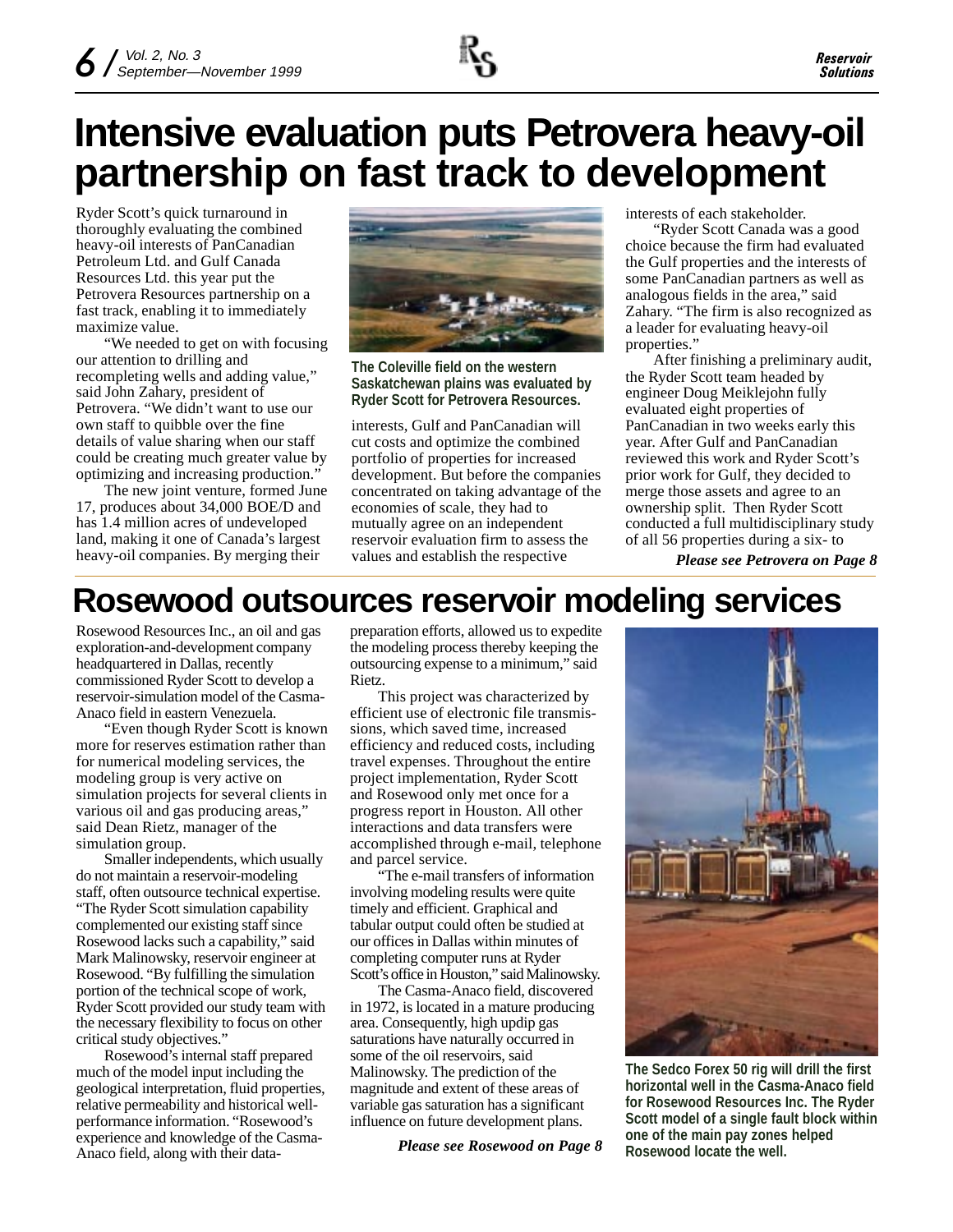# **Geoscience integration helps define seismic role**

*—Steve Phillips, geophysicist*



"Seeing is believing" is a familiar and often reliable adage. But, if spoken while looking at seismic data, another old saying should come to mind, "Skepticism is the first step toward truth".

Seismic reflection data, especially from high-resolution 3D surveys, help define most oil and gas reservoirs studied by Ryder Scott. The information contained in a seismic-data volume commonly allows mapping and classification of reserves **Phillips**

beyond what is proven by wells alone. However, using this information always requires consideration of the many factors that can conceal, exaggerate or distort reservoir geology.

### **Getting more from seismic**

The initial use of seismic reflection techniques in oil and gas exploration was limited to predicting the location and depth of prospective reservoirs. These days, expectations are much higher for a return on the geophysical investment. As data quality improved, geophysicists observed that high amplitude "bright spots" correlate with natural gas accumulations in some areas. However, the hope for a foolproof hydrocarbon detection method has subsided as drilling reveals at least 14 different geological conditions that can produce strong seismic reflections, 13 of which are not attributable to hydrocarbon pay.

But, the quest for more accurate reservoir geophysics continues. Geophysicists have expanded their contributions to the reservoir-definition task. New field techniques, processing tools and interpretation skills now help operators with the following:

■ Classification of reservoir rock type, porosity and fracture trends

- Identification of pore-fluid type and saturation
- $\blacksquare$  Visualization of trap shape and continuity
- $\blacksquare$  Detection of drilling hazards
- $\blacksquare$  4D production monitoring

Two papers published this year reveal and qualify some of the most advanced techniques yet to better define subsurface anomalies. Bruce S. Hart of the New Mexico Bureau of Mines recently wrote, "The seismic-guided propertyprediction approach was popularized only about five years ago when it was demonstrated that log-derived reservoir properties sometimes could be relatively easily correlated to seismic attributes." (*AAPG Explorer*, April 1999).

His study of the Appleton field (Smackover) in Alabama involved multiple-regression analysis of more than 30 seismic attributes to successfully predict porosity zone thickness away from the existing wellbores. Klaus Guderian, et al., (*The Leading Edge*, March 1999) described how pattern-recognition methods borrowed from satellite-imaging technology produced seismic pore-fluid maps of the Ruehme field in Germany.

### **The need for integrated studies**

Ryder Scott clients are also turning to more sophisticated geophysical analyses to determine reserve volumes. A common thread in the efforts to better define oil and gas reservoirs is the integration of geological and geophysical data. Two recent Gulf of Mexico field projects evaluated by Ryder Scott emphasize the value of this approach.



#### **Figure 1**

The seismic profile in Figure 1 shows reflection events truncating up-dip against a salt dome. In this example, reservoir structure and faulting are well imaged. The client identified six target intervals on the basis of strong amplitude anomalies (orange-red events). When the well reached total depth, more than 20 pay zones had been penetrated. Therefore, many gas-filled reservoirs, including one of the thickest, exhibited negligible amplitude response.

Despite the erratic nature of the amplitude attribute in the first example, the seismic structure interpretation and well-log petrophysics were combined in the Ryder Scott study to document nearly 100 Bcf of proved gas reserves.



#### **Figure 2**

The second example illustrates the opposite problem. Figure 2 is a map of amplitude strength for a reservoir bounded by a fault and dip closure. A significant amplitude anomaly conforms to the structural high, terminates at the fault and appears to define a gas-water contact. The anomaly covers more than 600 acres and could have been interpreted as contributing a relatively large volume of proved reserves to the field. However, the two wells penetrating the feature encountered one of